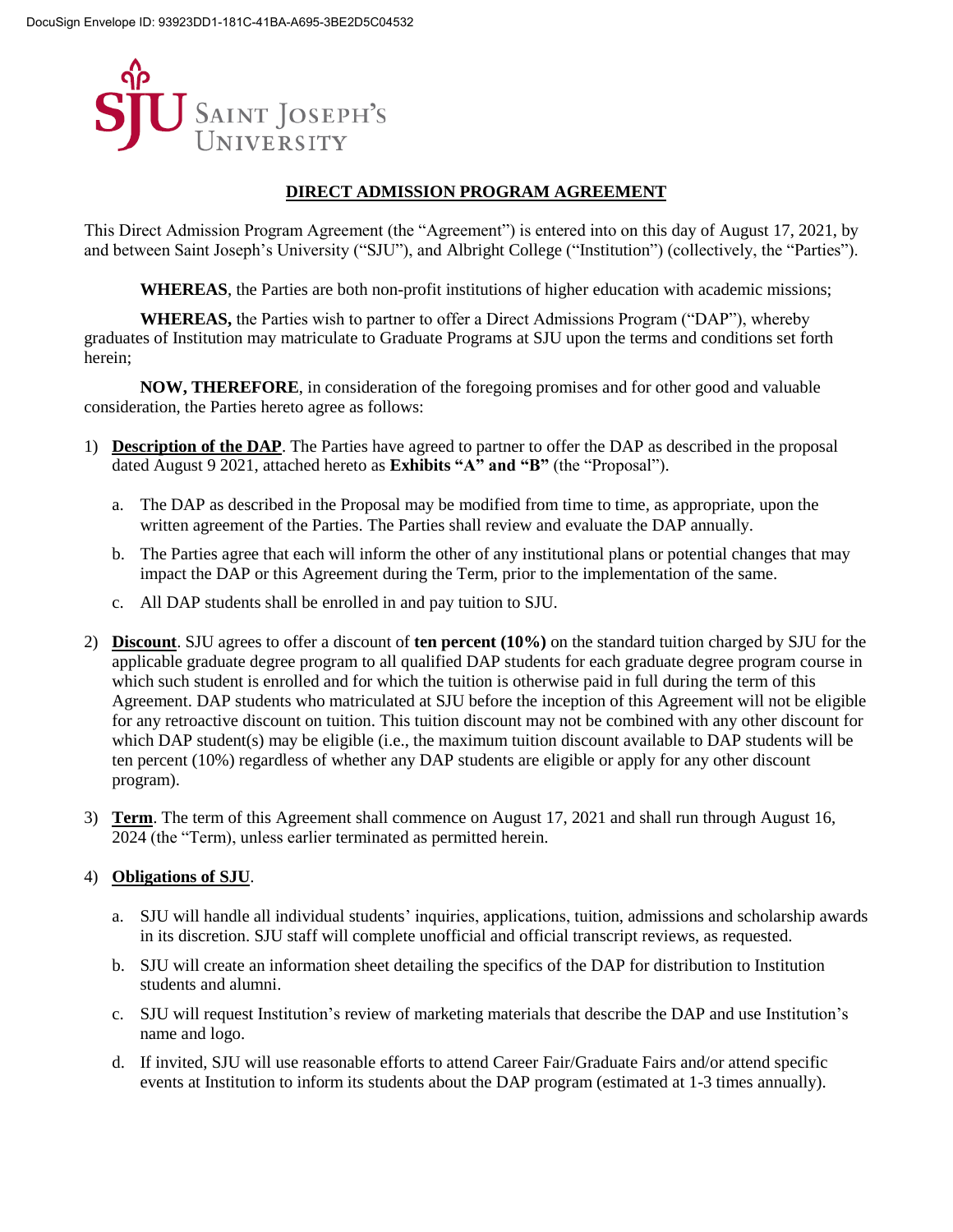- e. If desired and practicable, SJU will host interested Institution's Juniors and Seniors for a half day on the SJU campus each spring semester. The half day may include: campus tour, lunch, overview of the DAP programs, information session about financing graduate school, a topical presentation, etc., in SJU's discretion. Transportation to/from SJU will be the responsibility of the individual student or Institution.
- f. SJU will conduct a webinar or other virtual or online program 1-2 times per year to familiarize Institution faculty with the elements of the DAP program and/or conduct an in-person session on the Institution campus each fall.
- g. All SJU resources available to graduate students will be available to Institution DAP students.
- h. Directors and Assistant Directors of the respective SJU DAP Programs will be the contact persons for Institution faculty and staff regarding the DAP.
- i. SJU will promptly inform Institution of new or modified programs and changes in curriculum of DAP programs that may be considered to be incorporated into the DAP.
- j. All tuition, fees, admissions decisions, faculty, advisory staff, academic rules and curriculum decisions are the sole responsibility of SJU in its discretion.

## 5) **Obligations of Institution**.

- a. Institution will create and maintain a webpage with information about the DAP program and provide a link to the appropriate page on its web site.
- b. Institution shall inform its incoming current students, alumni and prospective students and their parents of the DAP. Institution will obtain the prior review and consent of SJU for materials that describe the DAP and use the name and logo of SJU.
- c. Institution will promptly review all SJU marketing materials that describe the DAP and use the Institution name and logo.
- d. Institution shall inform its Juniors, Seniors and alumni (graduated within two years of the institution of the DAP) about the DAP program via Career/Graduate Fairs, exclusive Information Sessions, etc. Institution agrees to send an ecard to its students and recent alumni each fall and spring semester.
- e. Institution shall inform its Faculty, Staff and Advisors about the DAP and to designate a contact(s) who will assist in overseeing the DAP to include scheduling and logistics for Career/Graduate Fairs, Information Sessions, Faculty webinars and in-person session, Spring SJU Campus visit, mailing of ecards, etc.
- 6) **Termination**. Either party may terminate this Agreement in the event the other party materially breaches its obligations hereunder, following written notice and a reasonable opportunity to cure. Further, SJU may terminate this Agreement on one semester's prior written notice at any time.

## 7) **Miscellaneous**.

- a. In performing under this Agreement, the Parties shall conform to high professional standards of work and business ethics and in compliance with all applicable laws. The Parties shall not violate the intellectual or other rights of each other or any third party in performing hereunder.
- b. Neither party is employed by, engaged in a co-venture, or in any other relationship with each other. Neither party is authorized to speak for, represent, or obligate the other in any manner without prior authorization.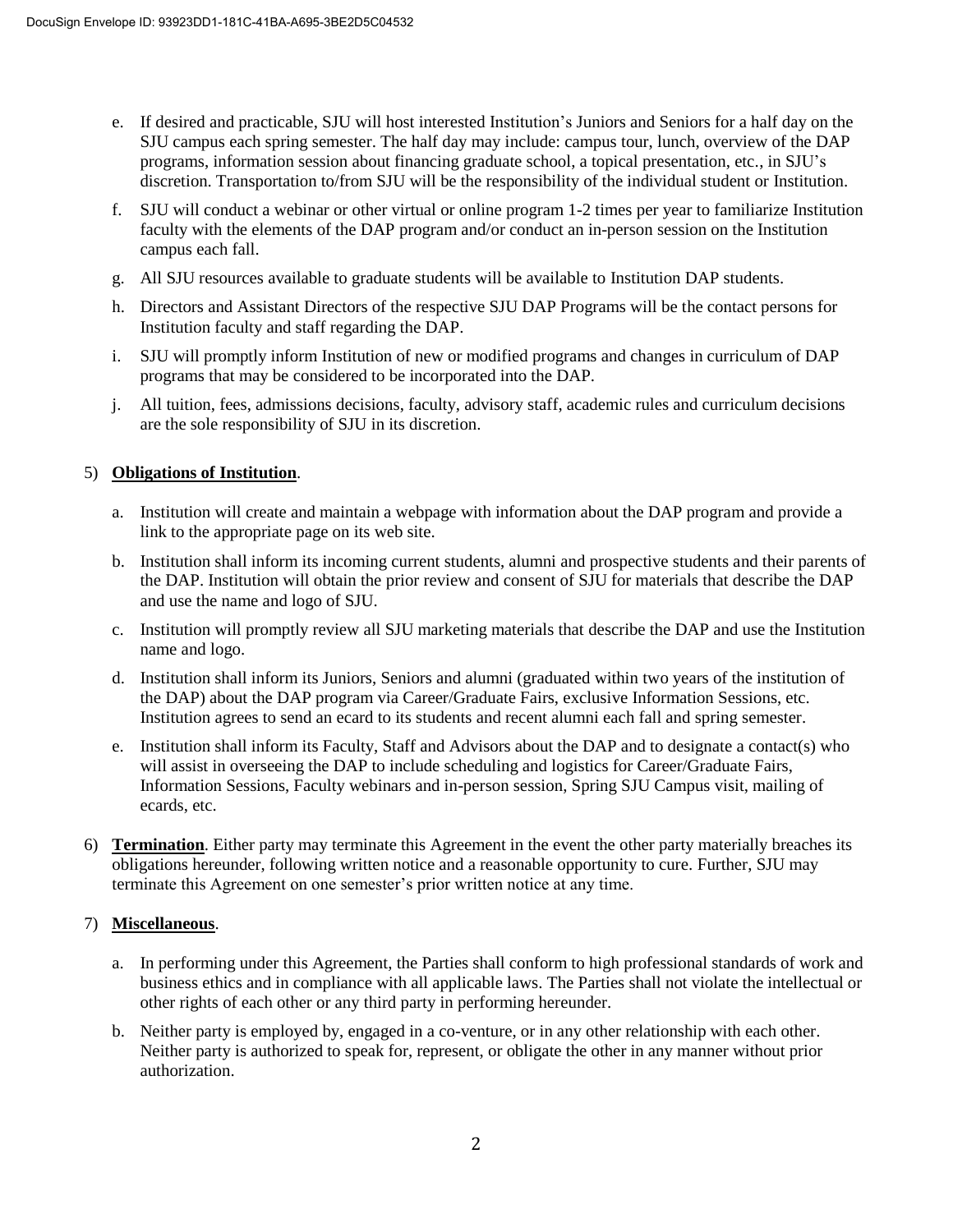- c. Any equipment, materials or supplies provided by either party to the other in connection with or furtherance of the DAP Program shall, immediately upon the termination of this Agreement, be returned to the owner.
- d. In performing under this Agreement, the Parties may be exposed to and may be required to use certain confidential information belonging to each other. Each party agrees that it will not use, directly or indirectly, such confidential information for the benefit of any person, entity or organization other than as required under this Agreement, or disclose such confidential information without the authorization of the other party, either during or after the Term of this Agreement, for as long as such information retains the characteristics of confidential information.
- e. Each party agrees that all plans, manuals and specific materials developed by a party for the purpose of this Agreement are and shall remain the exclusive property of the creator.
- f. Each party shall indemnify, defend and hold the other party (including each of its directors, officers, trustees, employees and agents) harmless from and against any and all loss, liability, damage, costs, claims, charges, litigation, and reasonable attorneys' fees arising **solely** from its breach of this Agreement, its action or failure to act, or otherwise sustained in connection with this Agreement, arising from any cause whatsoever except for negligence or willful misconduct of the party seeking indemnification. Under no circumstances shall either party be liable to each other or to any other person or entity for special, indirect or consequential damages.
- *g.* This Agreement shall be governed by and construed in accordance with the internal laws (and not the laws of conflicts) of the Commonwealth of Pennsylvania.
- h. This Agreement constitutes the complete agreement and sets forth the entire understanding of the Parties as to the subject matter of hereof and supersedes all prior discussions and understandings in respect to the subject of this Agreement, whether written or oral. No modification, termination or attempted waiver of this Agreement, or any provision thereof, shall be valid unless in writing signed by the party against whom the same is sought to be enforced.
- i. This Agreement may not be assigned by either party without the prior written consent of the other party; provided, however, that the Agreement shall be assignable by a party without the other party's consent in the event the assigning party is acquired by or merged into another corporation or business entity. The benefits and obligations of this Agreement shall be binding upon and inure to the Parties hereto, their successors and assigns.

*[Signatures on following page.]*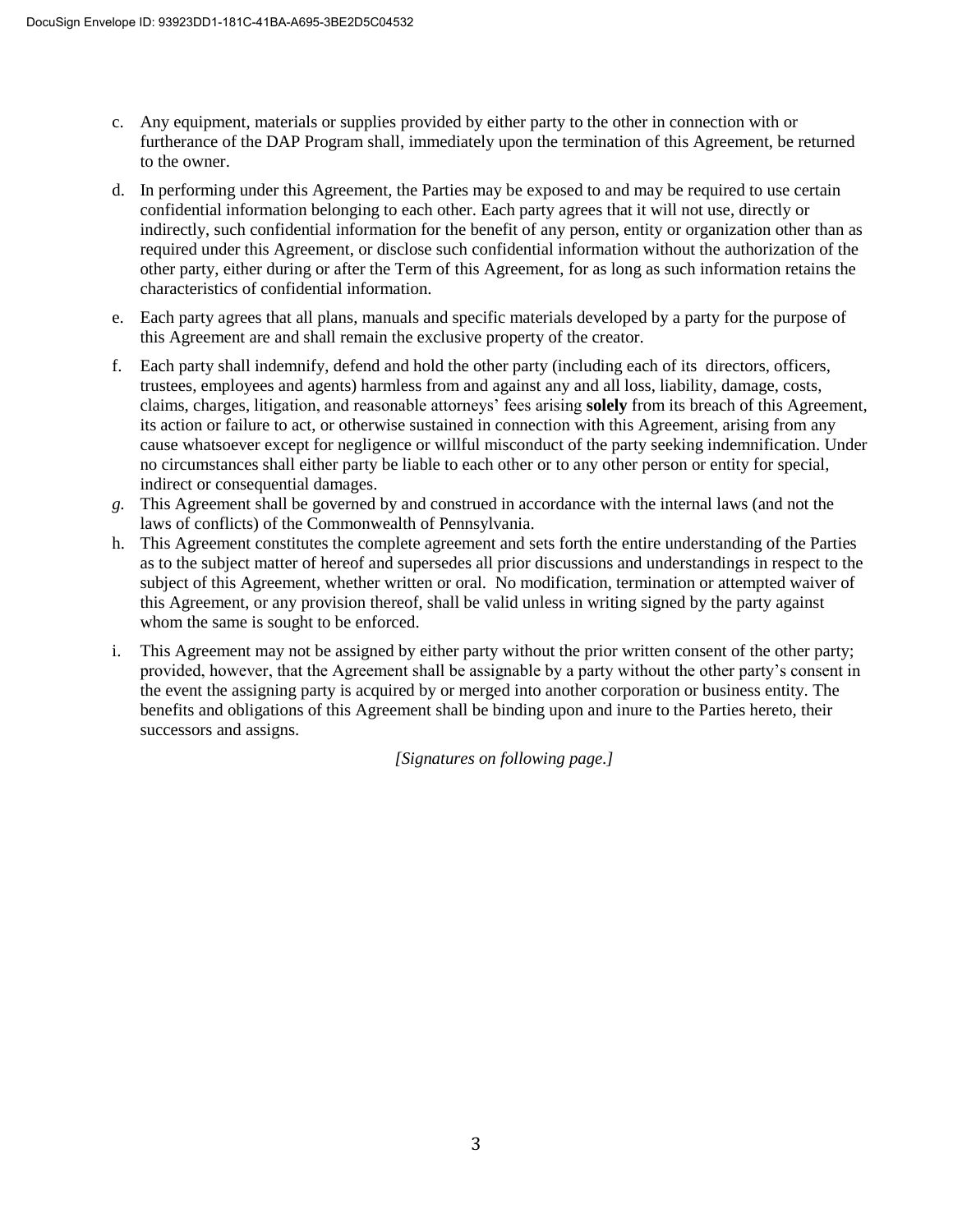IN WITNESS WHEREOF, the Parties have executed this Agreement as of the date set forth above.

# **SAINT JOSEPH'S UNIVERSITY**: **ALBRIGHT COLLEGE:**

| By:    | -DocuSigned by:<br>Cheryl McConnell | Kan A. Capell<br>By:                                        |  |
|--------|-------------------------------------|-------------------------------------------------------------|--|
| Name:  | Cheryl McConnell                    | Name: _Karen A. Campbell                                    |  |
| Title: | Provost                             | <b>Provost and Senior VP for Academic Affairs</b><br>Title: |  |
| Date:  | August 17, 2021                     | _30 July 2021<br>Date:                                      |  |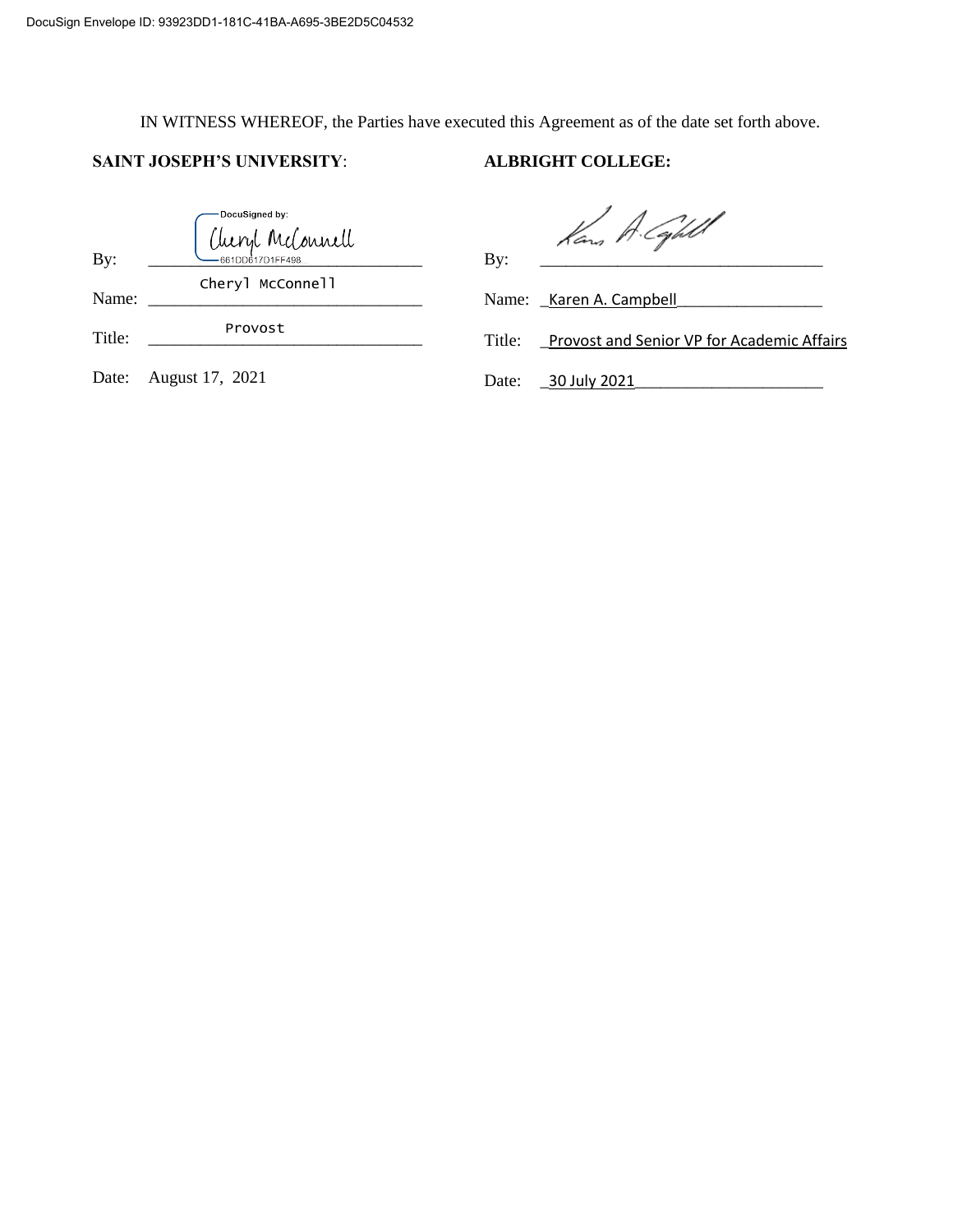## **EXHIBIT "A"**

### **Proposal Dated: August 17, 2021**

As of August 17, 2021, the DAP will include the SJU graduate programs listed below.

SJU, at any time during the term of this Agreement, may amend the graduate programs or terminate graduate program(s) included in the DAP in its sole discretion by providing written notice to Institution; provided that, any students then-currently enrolled in the DAP shall not be affected by such termination.

Any DAP students wishing to enroll in one or more of the graduate programs included in the DAP must complete and submit a complete set of application, materials and information in compliance with SJU's then-current application policies, processes and procedures, must be in good standing at Institution, and must meet SJU's standards for admission and enrollment in such graduate program(s).

Nothing in this Agreement shall entitle any DAP student to automatic admission to any Program(s) or waiver of any application or enrollment processes or requirements.

## **College of Arts and Sciences**

**Master's Degrees**:

Biology M.A. or M.S. Computer Science M.S. Criminal Justice M.S. Cybersecurity M.S. Psychology M.S. Writing Studies M.A.

## **Certificate Programs**

Creative and Professional Writing, Cyber Intelligence, Cybersecurity, Software Development, Artificial Intelligence, Web and Database Technologies

## **Erivan K. Haub School of Business MBA & Master's Degrees**:

MBA, Executive MBA Business Intelligence and Analytics M.S. Finance M.S. Food Marketing MBA or M.S. Marketing M.S. Master of Professional Accountancy Pharmaceutical & Healthcare Marketing MBA Organization Development & Leadership M.S Strategic Human Resource Management M.S.

## **Certificate Programs**:

Applied Investment Management, Business Intelligence & Analytics, Corporate Financial Management, Data Analytics, Data Management, Data Science, Finance, Financial Applications in Real Estate, Food Marketing, Healthcare Management, Human Resource Management, International Business, Leadership, Marketing, Pharmaceutical & Healthcare Marketing

**School of Health Studies and Education**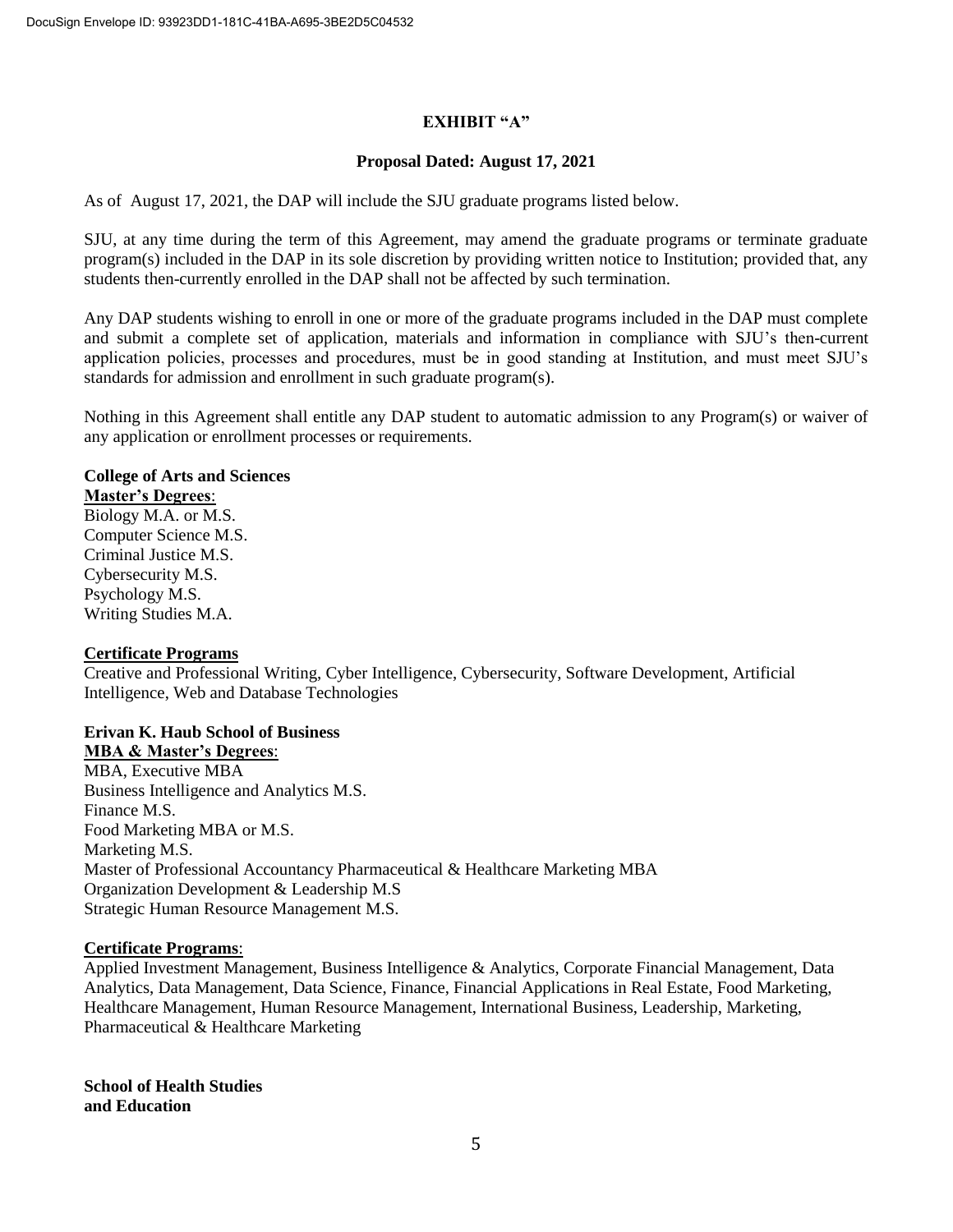## **Doctoral Degrees**

Educational Leadership Ed.D.

## **Master's Degrees**:

Applied Behavior Analysis M.S. Clinical Mental Health Counseling M.S. Education M.S. (PK-4, Middle School 7-12, Secondary 7-12, Reading Specialist PK-12, Art Education PK-12, Foreign Language Education PK-12) Educational Leadership and Administration M.S. Health Education M.S. Health Informatics M.S. Master of Health Administration (MHA) MHA/M.S. Health Informatics Dual Degree Special Education M.S. (PK-12)

## **Certificates and Certification Programs**

Health Informatics, Applied Behavior Analysis, Social Emotional Behavioral & Wellness, Reading Interventionist, Deaf and Hard of Hearing Education PK-12